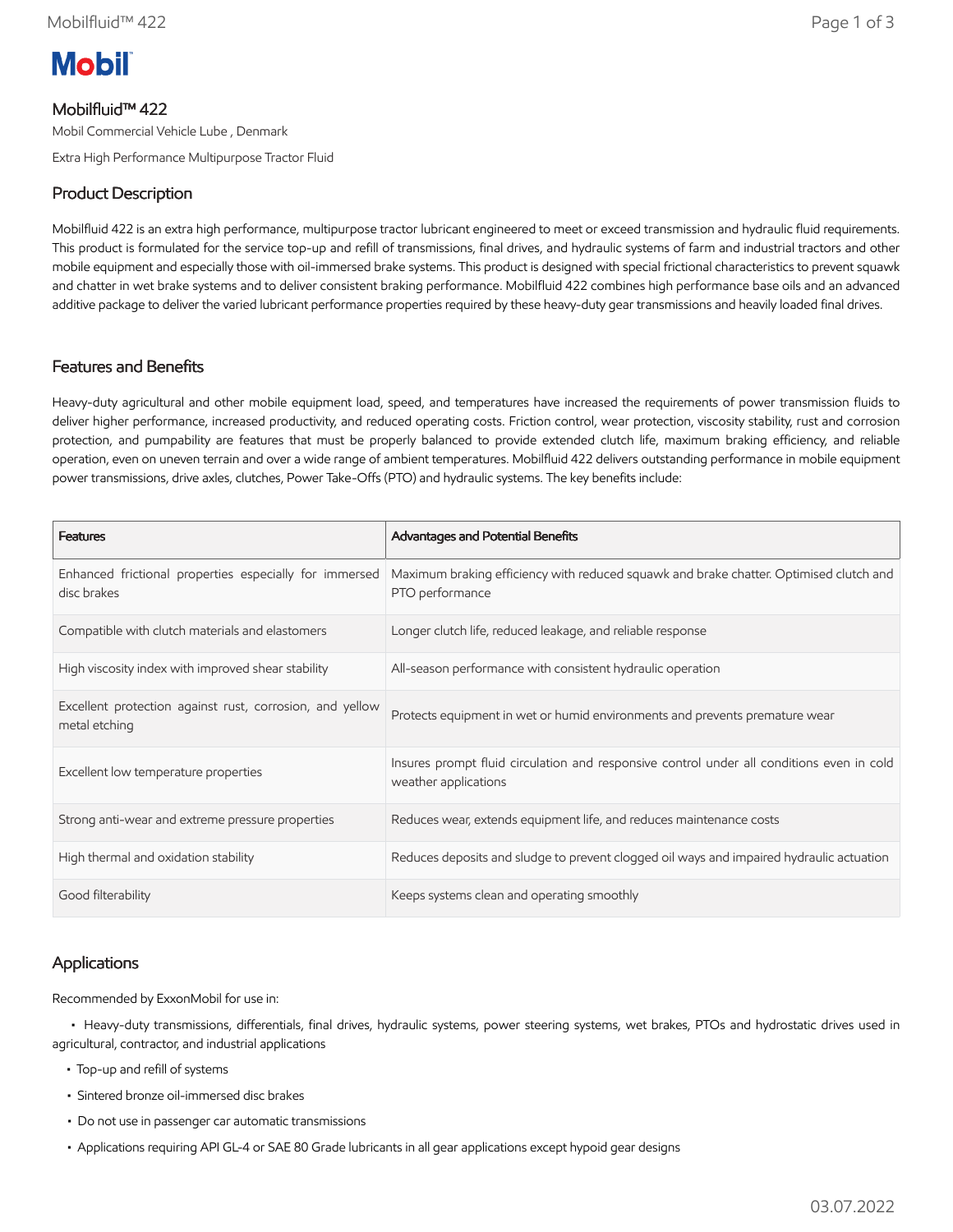## Specifications and Approvals

This product is recommended by ExxonMobil for use in applications requiring:

API GL-4

MASSEY FERGUSON CMS M1135

This product meets or exceeds the requirements of the following industry and builder specifications:

Ford ESEN-M2C86-B

## Properties and Specifications

| Property                                        |       |
|-------------------------------------------------|-------|
| Brookfield Viscosity @ -18 C, mPa.s, ASTM D2983 | 9000  |
| Density @ 15 C, kg/l, ASTM D4052                | 0.894 |
| Flash Point, Cleveland Open Cup, °C, ASTM D92   | 226   |
| Kinematic Viscosity @ 100 C, mm2/s, ASTM D445   | 10.8  |
| Kinematic Viscosity @ 40 C, mm2/s, ASTM D445    | 85    |
| Pour Point, °C, ASTM D97                        | $-30$ |
| Viscosity Index, ASTM D2270                     | 110   |

#### Health and safety

Health and Safety recommendations for this product can be found on the Material Safety Data Sheet (MSDS) @ [http://www.msds.exxonmobil.com/psims](http://www.msds.exxonmobil.com/psims/psims.aspx) /psims.aspx

All trademarks used herein are trademarks or registered trademarks of Exxon Mobil Corporation or one of its subsidiaries unless indicated otherwise.

09-2020 ExxonMobil Nordic Affiliate of ExxonMobil Nordic AS, Norway Gydevang 39-41 DK-3450 Alleroed, Denmark Tel: +45 45 99 02 10 Fax : +45 45 99 02 80

www.exxonmobil.no

Typical Properties are typical of those obtained with normal production tolerance and do not constitute a specification. Variations that do not affect product performance are to be expected during normal manufacture and at different blending locations. The information contained herein is subject to change without notice. All products may not be available locally. For more information, contact your local ExxonMobil contact or visit [www.exxonmobil.com](http://www.exxonmobil.com/)

ExxonMobil is comprised of numerous affiliates and subsidiaries, many with names that include Esso, Mobil, or ExxonMobil. Nothing in this document is intended to override or supersede the corporate separateness of local entities. Responsibility for local action and accountability remains with the local ExxonMobil-affiliate entities.